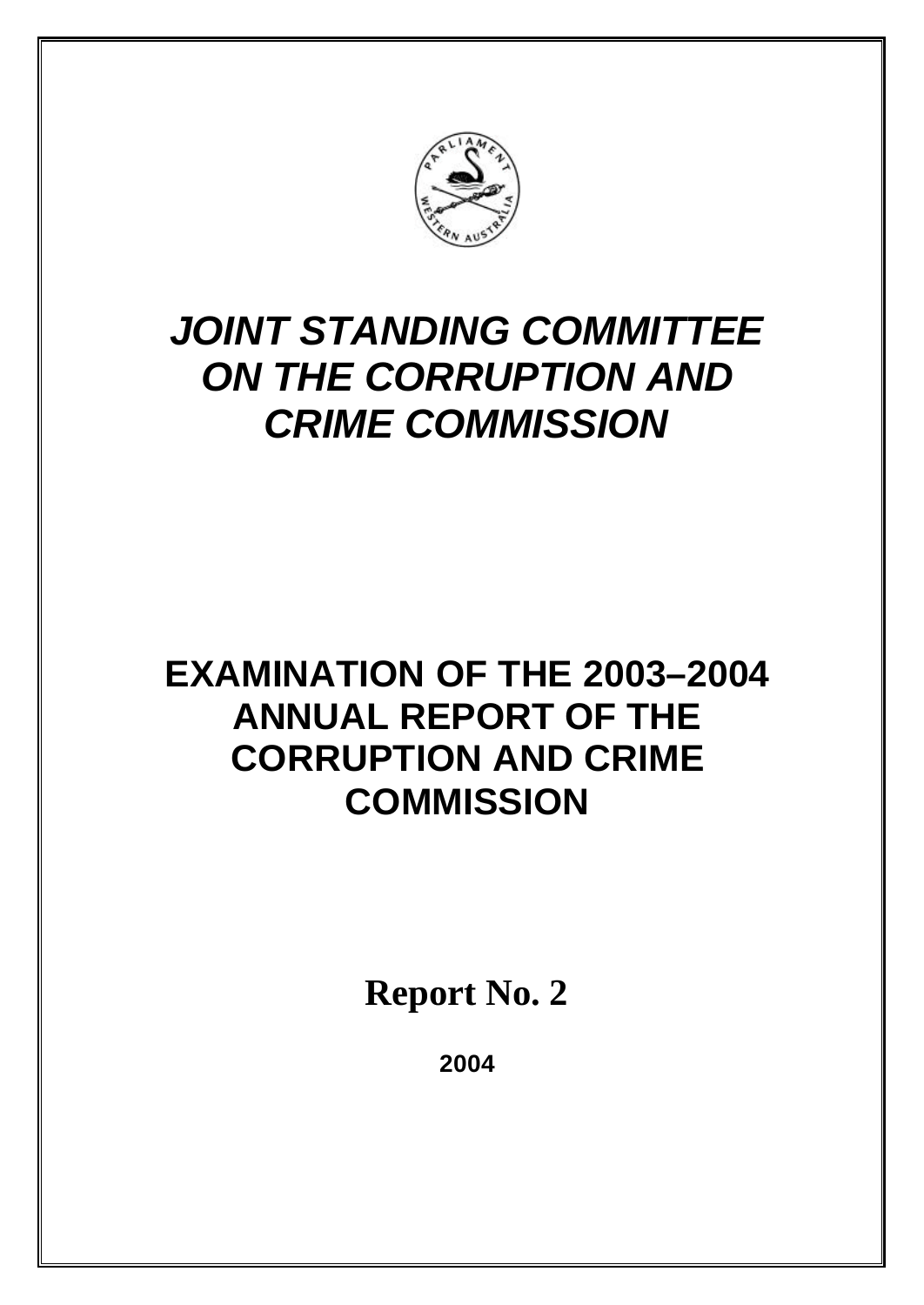#### **Published by the Legislative Council and Legislative Assembly, Parliament of Western Australia, Perth, November 2004.**

Printed by the Government Printer, State Law Publisher, Western Australia.



Joint Standing Committee on the Corruption and Crime Commission

Examination of the 2003–2004 Annual Report of the Corruption and Crime Commission

ISBN: 1 920830 42 1

(Series: Western Australia. Parliament. Legislative Assembly. Committees. Joint Standing Committee on the Corruption and Crime Commission. Report 2)

328.365

Copies available from: State Law Publisher

10 William Street PERTH WA 6000

Facsimile: (08) 9321 7536

Telephone: (08) 9321 7688 Email: sales @mpc.wa.gov.au Copies available on-line: www.parliament.wa.gov.au

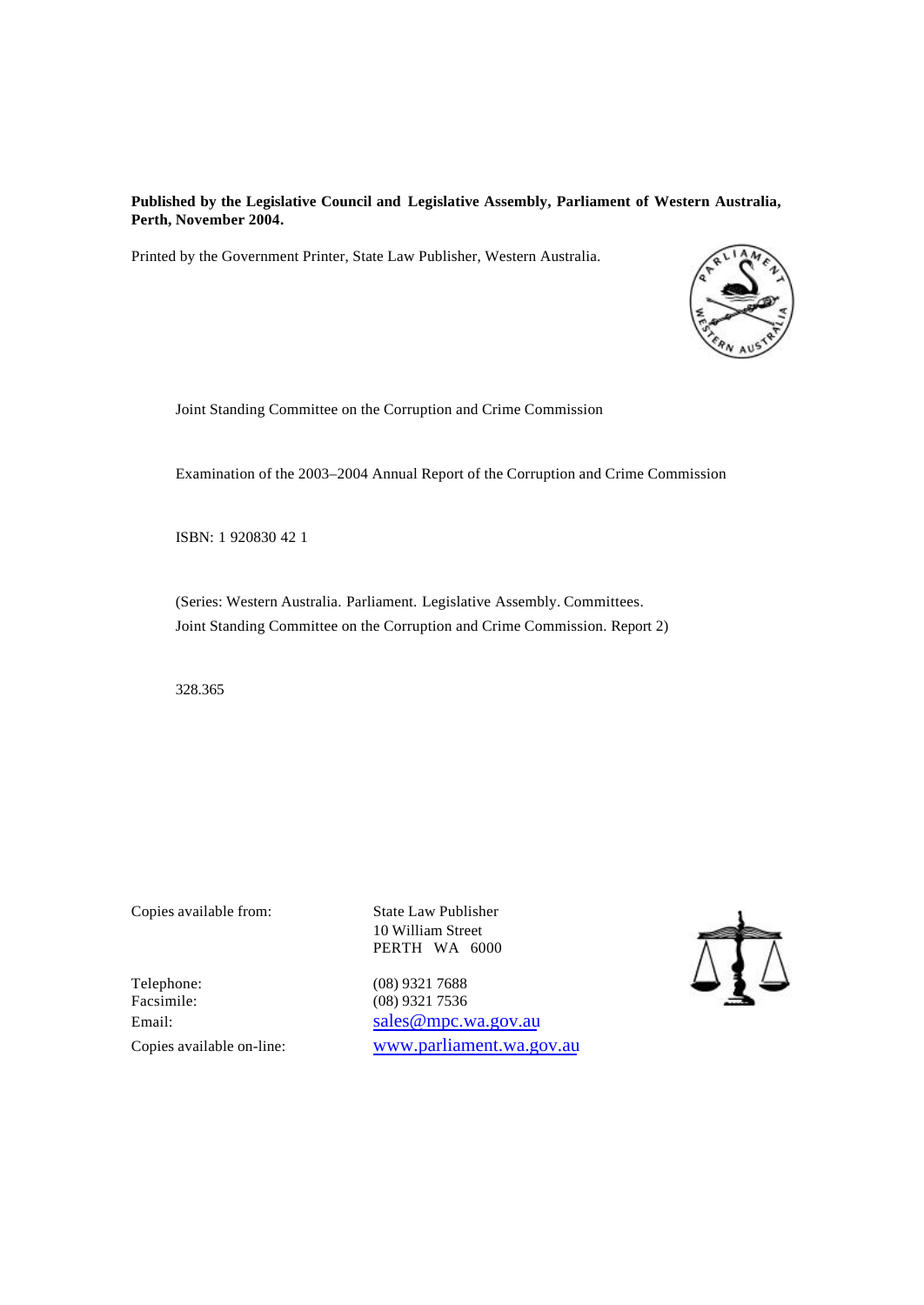# *JOINT STANDING COMMITTEE ON THE CORRUPTION AND CRIME COMMISSION*

# **EXAMINATION OF THE 2003–2004 ANNUAL REPORT OF THE CORRUPTION AND CRIME COMMISSION**

## **Report No. 2**

Presented by: **Hon Derrick Tomlinson, MLC Mr John Hyde, MLA** Laid on the Table of the Legislative Council and Legislative Assembly on 12 November 2004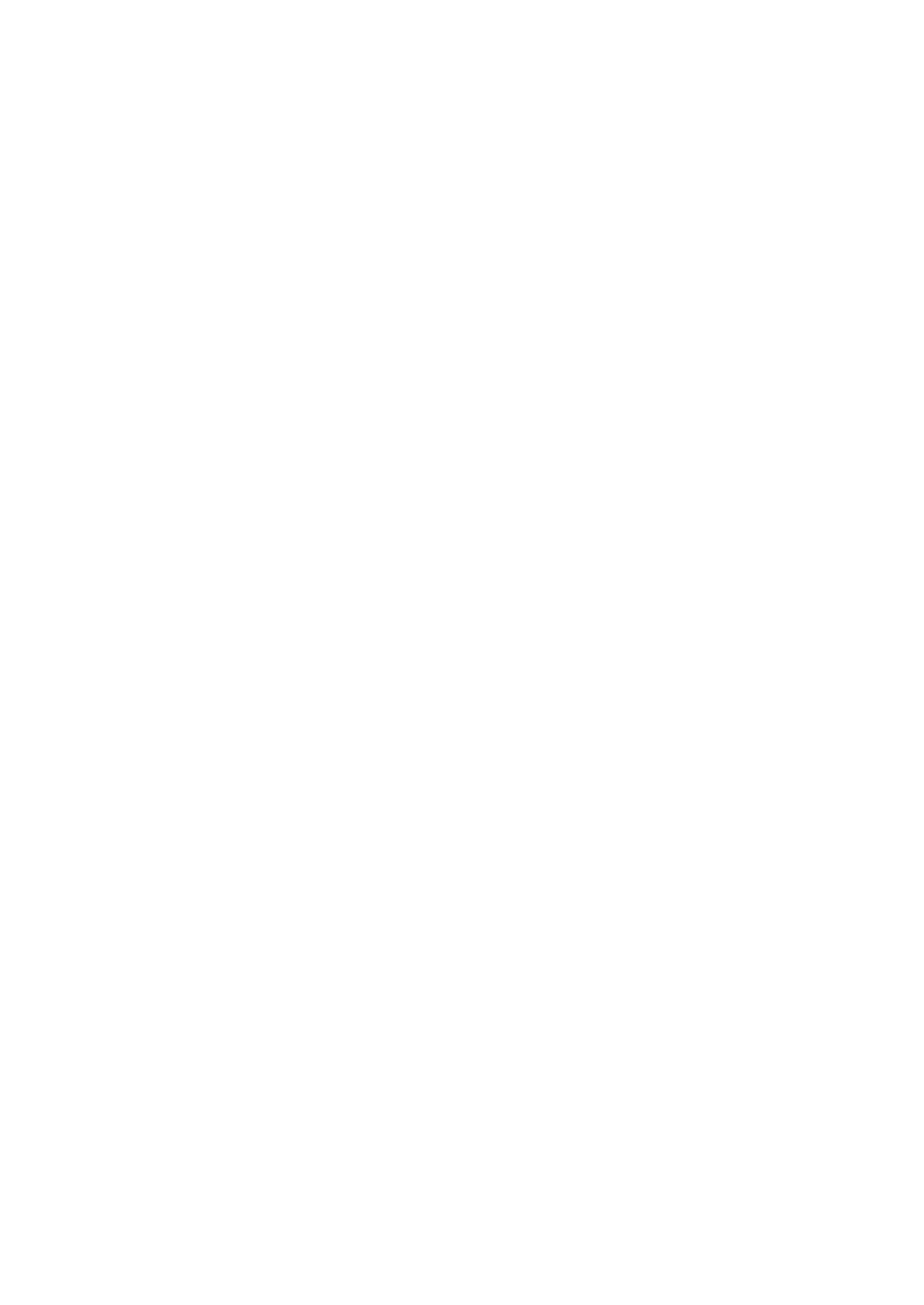## **COMMITTEE MEMBERS**

**Chairman Hon Derrick Tomlinson, MLC** 

**Deputy Chairman** Mr J.N. Hyde, MLA

Member for Perth

**Members** Hon C.L. Edwardes, MLA Member for Kingsley

Member for East Metropolitan

Hon Graham Giffard, MLC Member for North Metropolitan Region

### **COMMITTEE STAFF**

**Principal Research Officer** Ms Katherine Galvin, BSW

## **COMMITTEE ADDRESS**

Joint Standing Committee on the Corruption and Crime Commission Legislative Assembly Tel: (08) 9222 7494 Parliament House Fax: (08) 9222 7804 Harvest Terrace Email: jscccc@parliament.wa.gov.au PERTH WA 6000 Website: www.parliament.wa.gov.au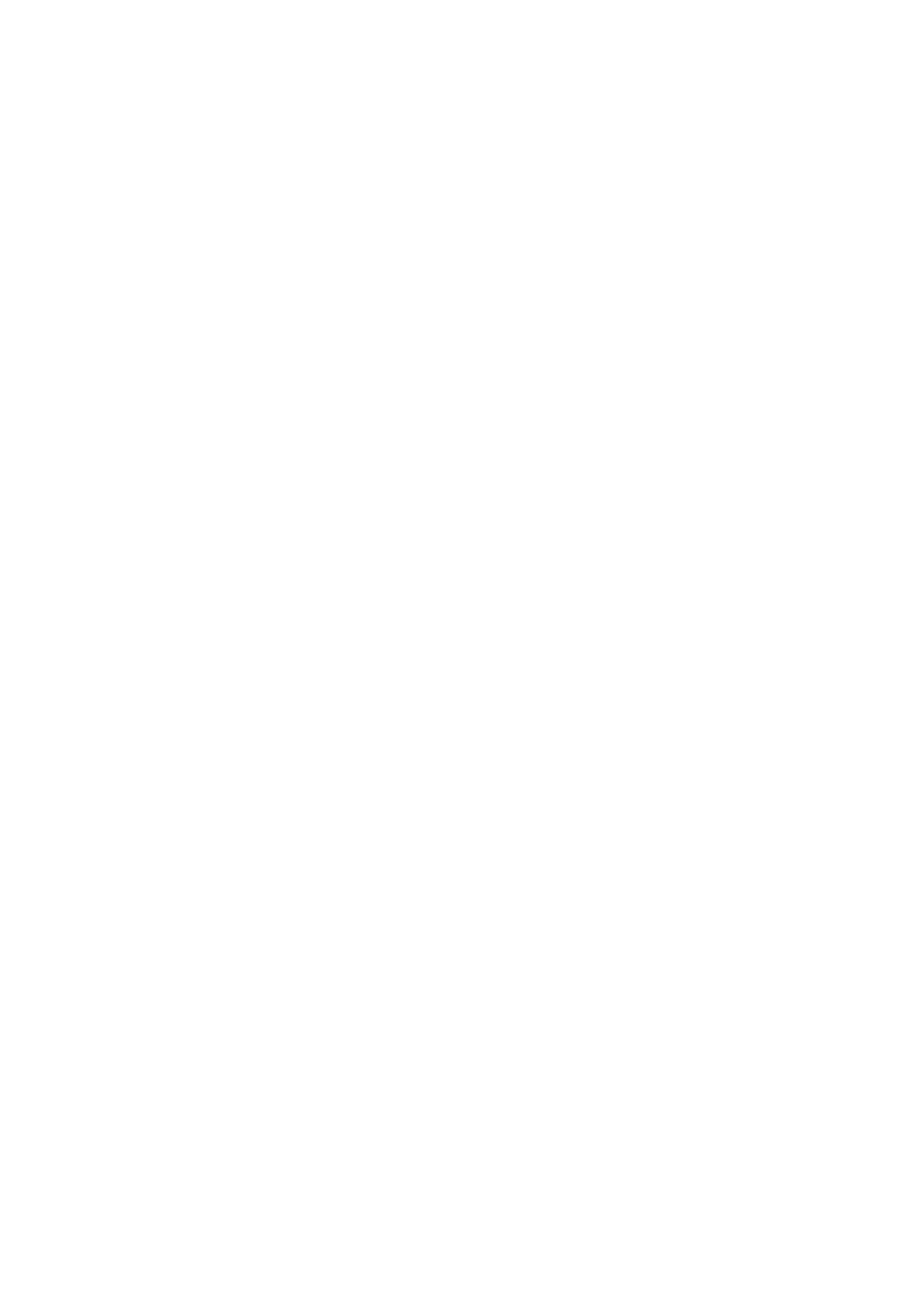## **TABLE OF CONTENTS**

| <b>CHAPTER 1</b> |                |                                                             |  |
|------------------|----------------|-------------------------------------------------------------|--|
|                  | 11             |                                                             |  |
|                  | 12             |                                                             |  |
|                  | 1 <sup>3</sup> | CORRUPTION PREVENTION, EDUCATION AND RESEARCH DIRECTORATE 4 |  |
|                  | 14             |                                                             |  |
|                  | 15             |                                                             |  |
|                  | 1.6            |                                                             |  |
|                  | 17             |                                                             |  |
|                  | 1.8            |                                                             |  |
|                  |                |                                                             |  |
|                  |                |                                                             |  |
|                  |                |                                                             |  |
|                  |                |                                                             |  |
|                  |                |                                                             |  |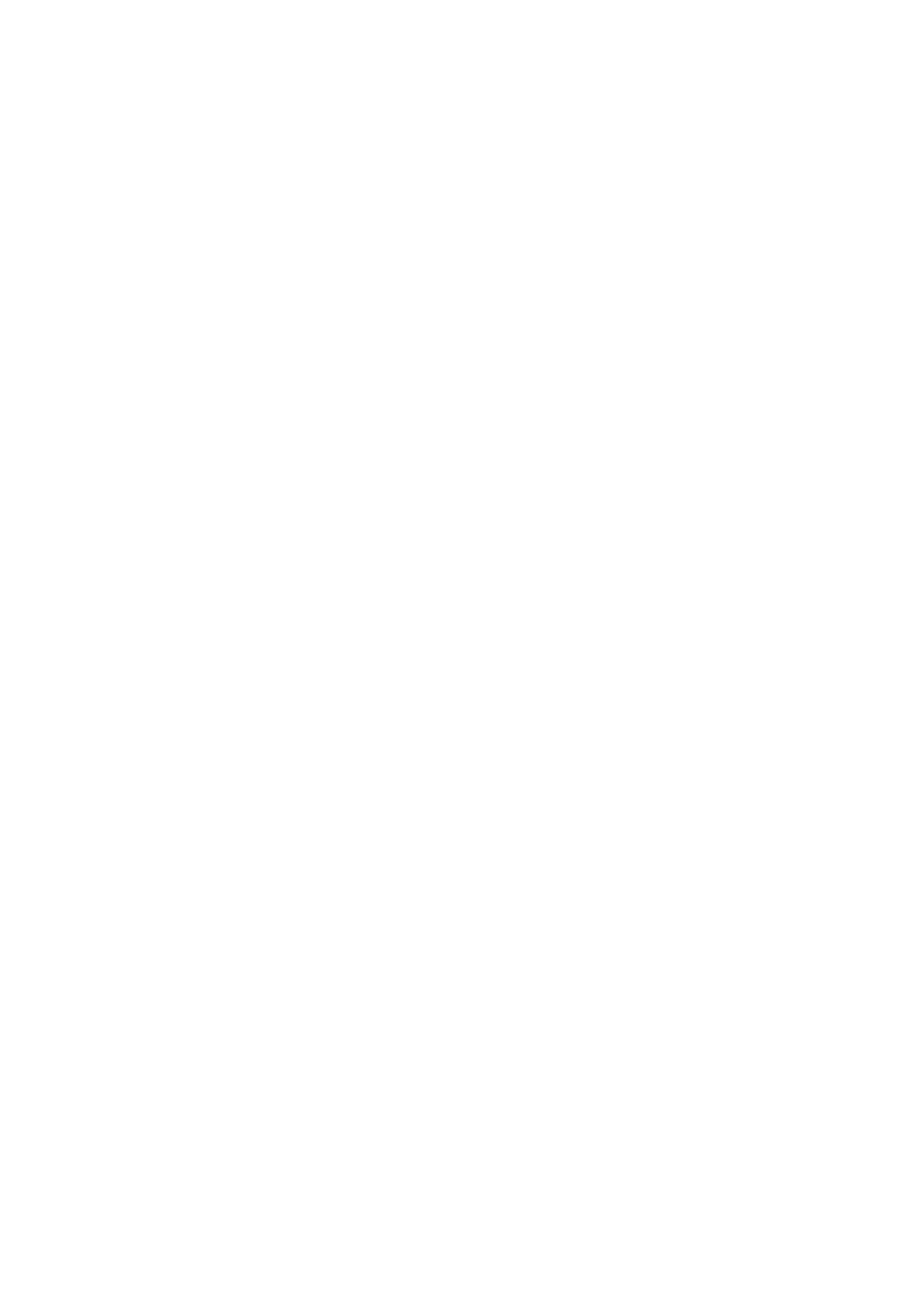## **COMMITTEE'S FUNCTIONS AND POWERS**

On 13 May 2004 the Legislative Council concurred with a resolution of the Legislative Assembly to establish the Joint Standing Committee on the Corruption and Crime Commission.

The Joint Standing Committee's functions and powers are defined in the Legislative Assembly's Standing Orders 289-292 and other Assembly Standing Orders relating to standing and select committees, as far as they can be applied. Certain standing orders of the Legislative Council also apply.

It is the function of the Joint Standing Committee to -

- (a) monitor and report to Parliament on the exercise of the functions of the Corruption and Crime Commission and the Parliamentary Inspector of the Corruption and Crime Commission;
- (b) inquire into, and report to Parliament on the means by which corruption prevention practices may be enhanced within the public sector; and
- (c) carry out any other functions conferred on the Committee under the *Corruption and Crime Commission Act 2003*.

The Committee consists of four members, two from the Legislative Assembly and two from the Legislative Council.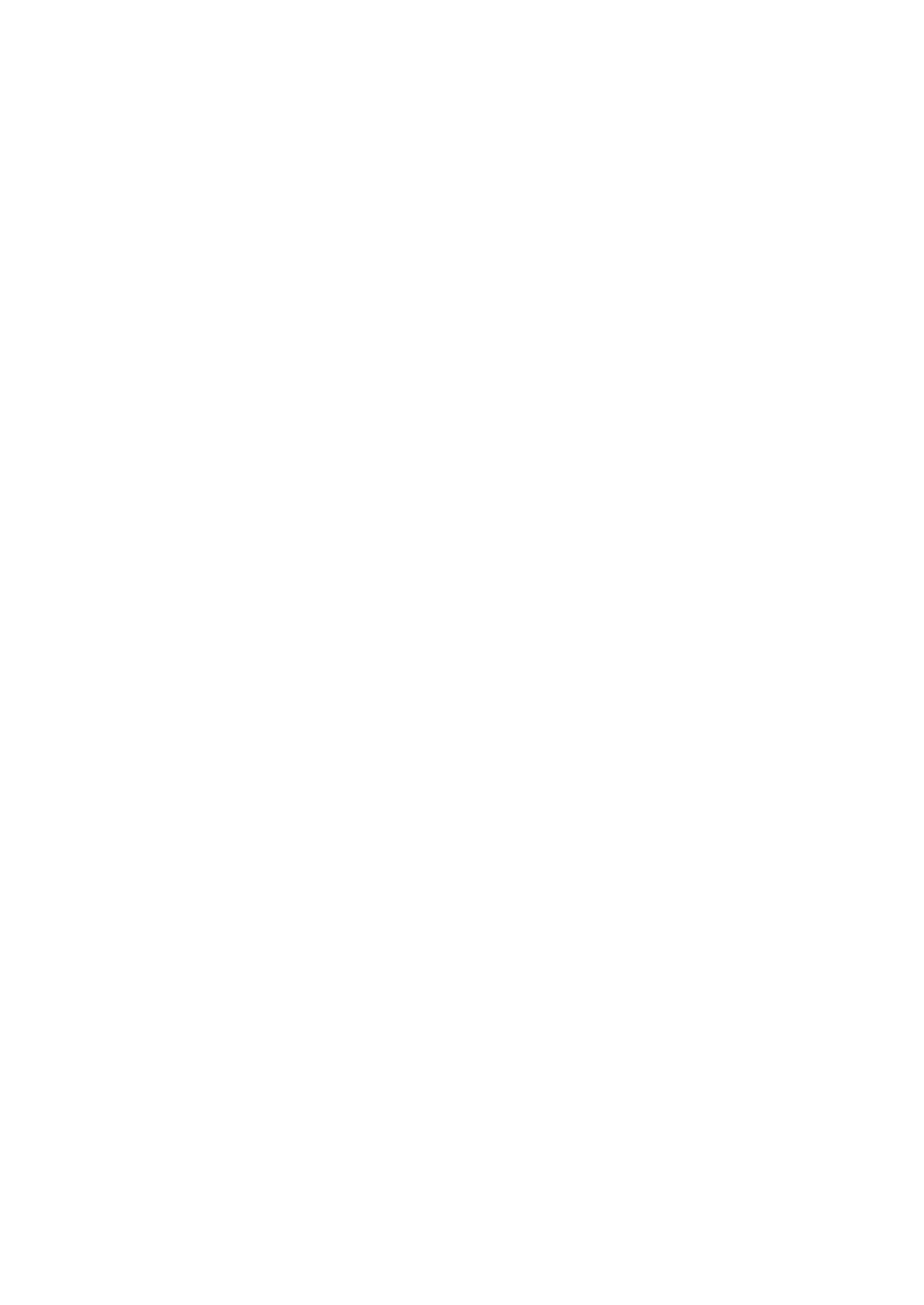## **CHAIRMAN'S FOREWORD**

This is the final hearing for 2004 and for the Joint Standing Committee on the Corruption and Crime Commission under the 36<sup>th</sup> Parliament. As a retiring Member of Parliament and Chair of both this Committee and the former Joint Standing Committee on the Anti-Corruption Commission, I afford myself some opportunity for reflection. The development of the current model for corruption and crime prevention within the Western Australian Public Sector is the result of an evolutionary process. In this regard I acknowledge the extensive input of my fellow Committee Members, Commission Executive and staff and other relevant professionals, and members of the community. It is anticipated that the current model, incorporating enhanced powers, a corruption prevention function and greater transparency and accountability will engender in Western Australians improved confidence in its public institutions.

This report principally documents the Joint Standing Committee on the Corruption and Crime Commission's (JSCCCC's) examination of the Corruption and Crime Commission's Annual Report 2003–2004 at a formal hearing on 25 October 2004. To provide focus, an initial review of the Annual Report was undertaken and a series of questions without notice constructed. The Committee's examination is brief and it is important that this be considered in context. The Corruption and Crime Commission (CCC) was established on 01 January 2004 and as cited in the Committee's report on the CCC of 05 July 2004, the initial six month period was dedicated to "people and resource issues"<sup>1</sup>. As reflected in hearings with the Commission to date, the CCC's commitment to "getting things right" has entailed a rigorous approach, particularly with respect to recruitment, the integration and/or evaluation of Information Technology, document management and Telecommunications Interception systems, administrative policies and processes and other operational frameworks. This has all occurred within a pressured environment of increasing numbers of complaints and notifications of misconduct. In summary therefore, the information contained within the Annual Report and on which the Committee bases its assessment of the Commission's performance is limited.

The Commission has notified of its intention to consolidate its operations over the next six months with the development of business and strategic plans and the implementation of tailored information technology systems that will enable interrogation of information and delivery of comprehensive data. The Committee's expectation is that the CCC's Annual Report 2004–2005 will incorporate more qualitative and quantitative information, enabling better scrutiny of accountability and performance.

<sup>1</sup> Legislative Assembly of Western Australia, Joint Standing Committee on the Corruption and Crime Commission, *Report on the Hearing with the Corruption and Crime Commission on 05 July 2004,* Report No.1, 26 August 2004, p.1.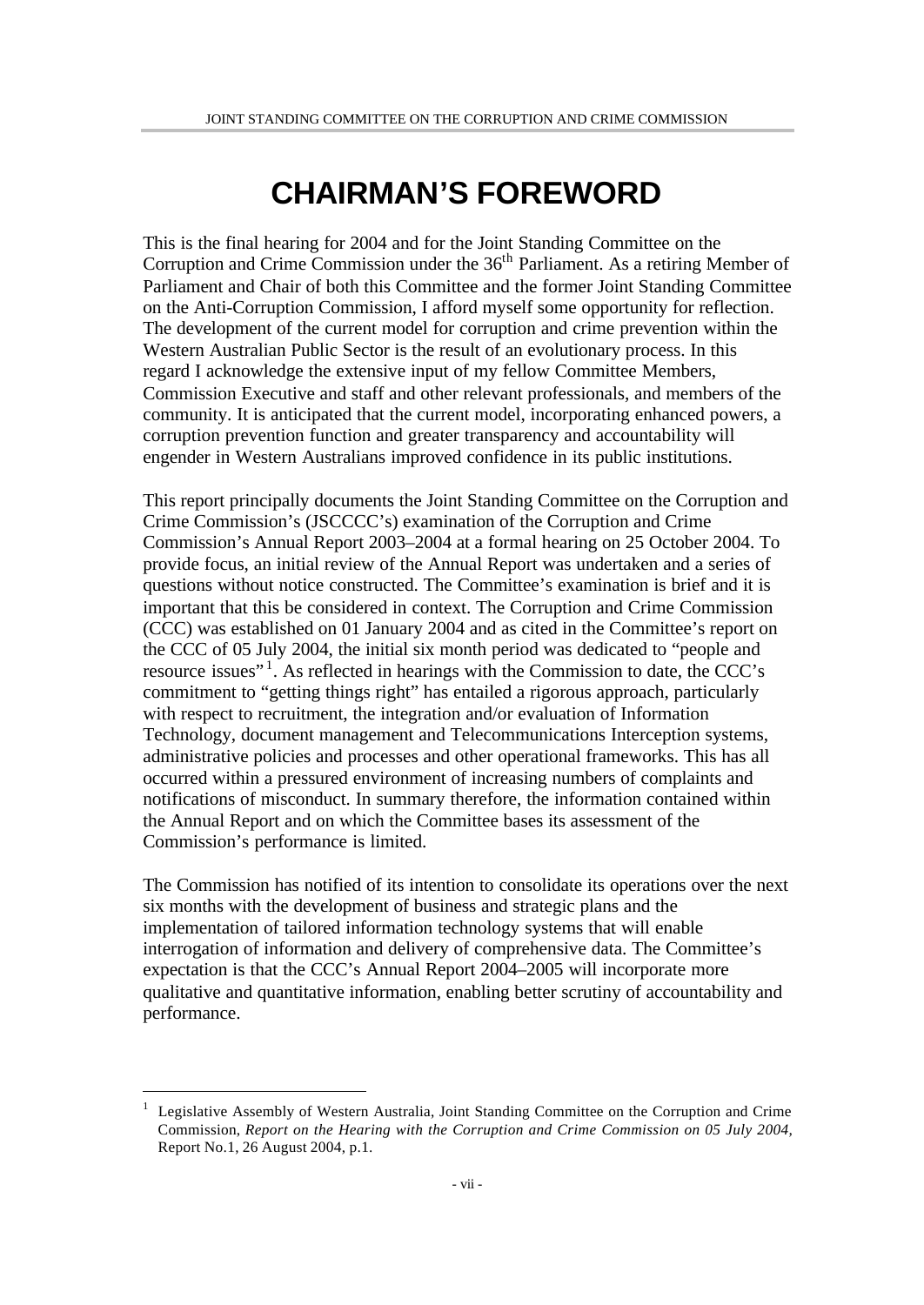A number of issues raised in the report warrant particular attention. The first is the complexity of observance of recruitment standards prescribed for the Public Sector and the *Public Sector Management Act 1994.* The Commission is an independent statutory authority with broad jurisdiction over more than 115,000 public sector officers and is endowed with exceptional powers for the investigation of misconduct. The *CCC Act 2003* that governs the operations of the CCC, prescribes rigorous compliance requirements. An adequate staffing complement is essential to maximising the Commission's effectiveness and accountability. The Commission's experience of lengthy delays as a result of compliance with recruitment standards and the *Public Sector Management Act 1994* gives cause for concern.

The Committee commends the Corruption Prevention, Education and Research Directorate for the strategic nature of its activities, evidenced within this hearing, wherein misconduct prevention is underpinned by intelligence. It will, with interest, monitor the progress of its forthcoming inquiry into unauthorised access to/and/or unauthorised disclosure of personal information.

The JSCCCC notes the substantial increase in complaints and notifications since the Commission's commencement and will examine the impact of revised complaint handling processes on management of the latter. Further, it promotes consideration by the Commission of an effective mechanism for handling those complaints against officers of the Western Australia Police Service (WAPS) that would formerly have gone to the Parliamentary Commissioner for Administrative Investigations (Ombudsman).

Finally, the issue of lack of utilisation of the Organised Crime powers available under Part 4 of the *CCC Act 2003* by the WAPS was raised at an earlier hearing and is reflected in the Annual Report. The Committee is pleased to see progress in relation to the cooperative development of proposals by the Commission and the WAPS to use these powers. At a future date the JSCCCC will assess the impact of these developments.

I commend this report to the Parliament.

HON DERRICK TOMLINSON, MLC **CHAIRMAN**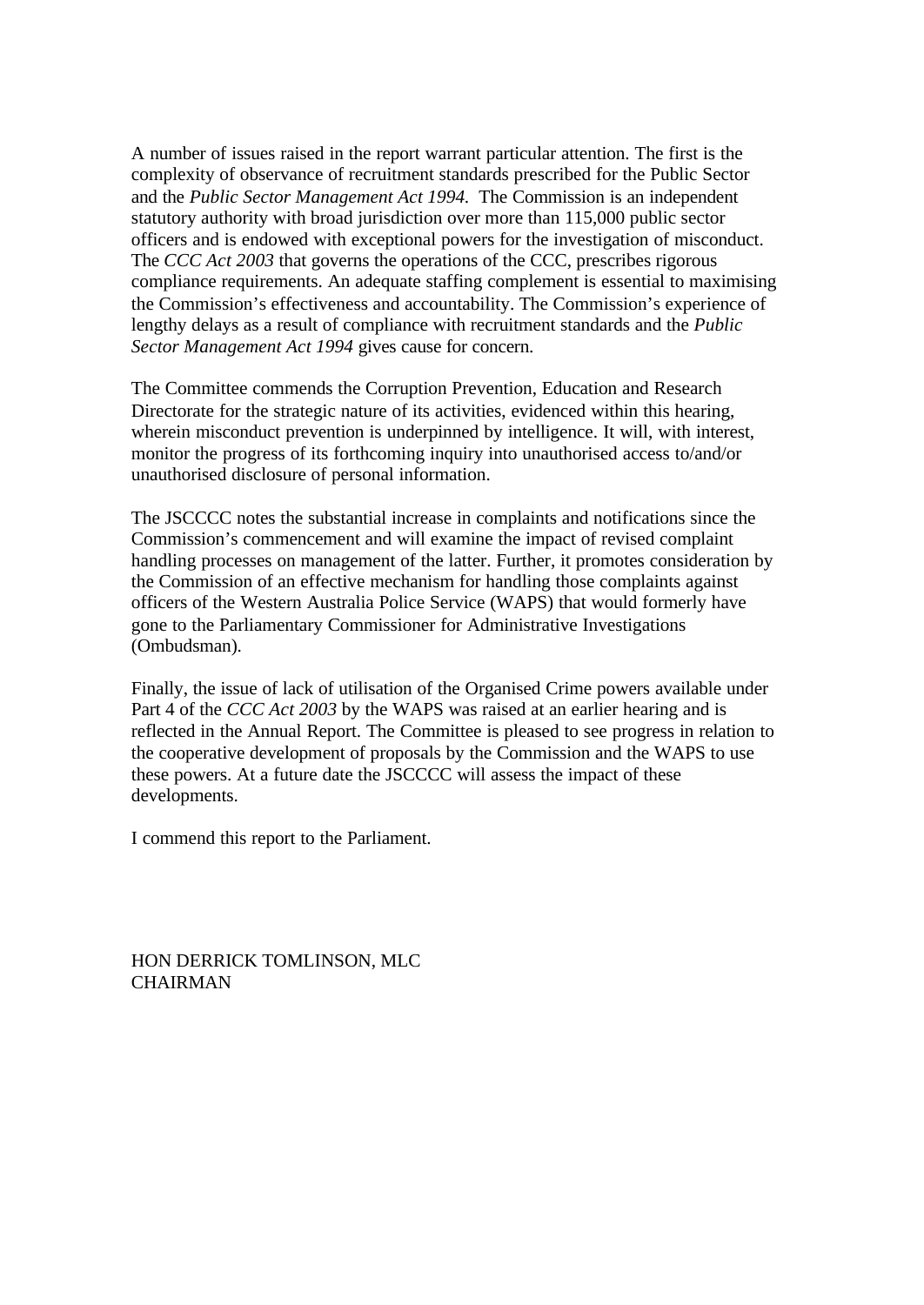## **ABBREVIATIONS AND ACRONYMS**

| "ACC"         | <b>Anti-Corruption Commission</b>                                  |
|---------------|--------------------------------------------------------------------|
| "CCC Act"     | Corruption and Crime Commission Act 2003                           |
| "CCC"         | Corruption and Crime Commission                                    |
| "JSCACC"      | Joint Standing Committee on the Anti-Corruption<br>Commission      |
| "JSCCCC"      | Joint Standing Committee on the Corruption and<br>Crime Commission |
| "MLA"         | Member of the Legislative Assembly                                 |
| "MLC"         | Member of the Legislative Council                                  |
| $\Gamma$      | Telecommunications Interception                                    |
| "WAPS"        | Western Australia Police Service                                   |
| "TI Act 1979" | Telecommunications (Interception) Act 1979 (C'wth)                 |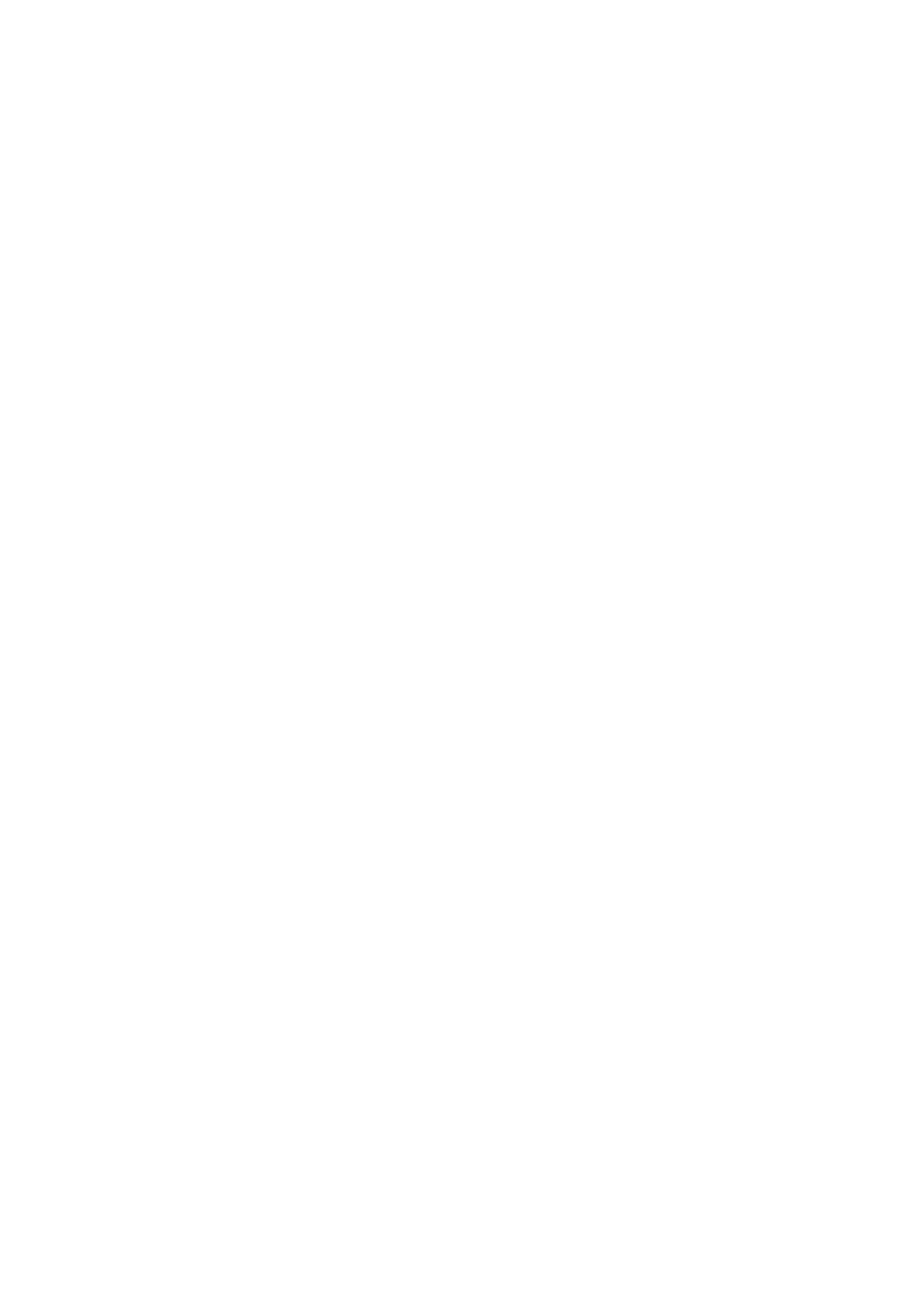## **GLOSSARY**

"Complaint" Allegations of misconduct made orally or in writing directly to the CCC and not through a "notifying authority" as defined under section 3 of the *Corruption and Crime Commission Act 2003.*

 "Notification" Allegations of misconduct notified to the CCC in writing by a "notifying authority", as defined under section 3 of the *Corruption and Crime Commission Act 2003*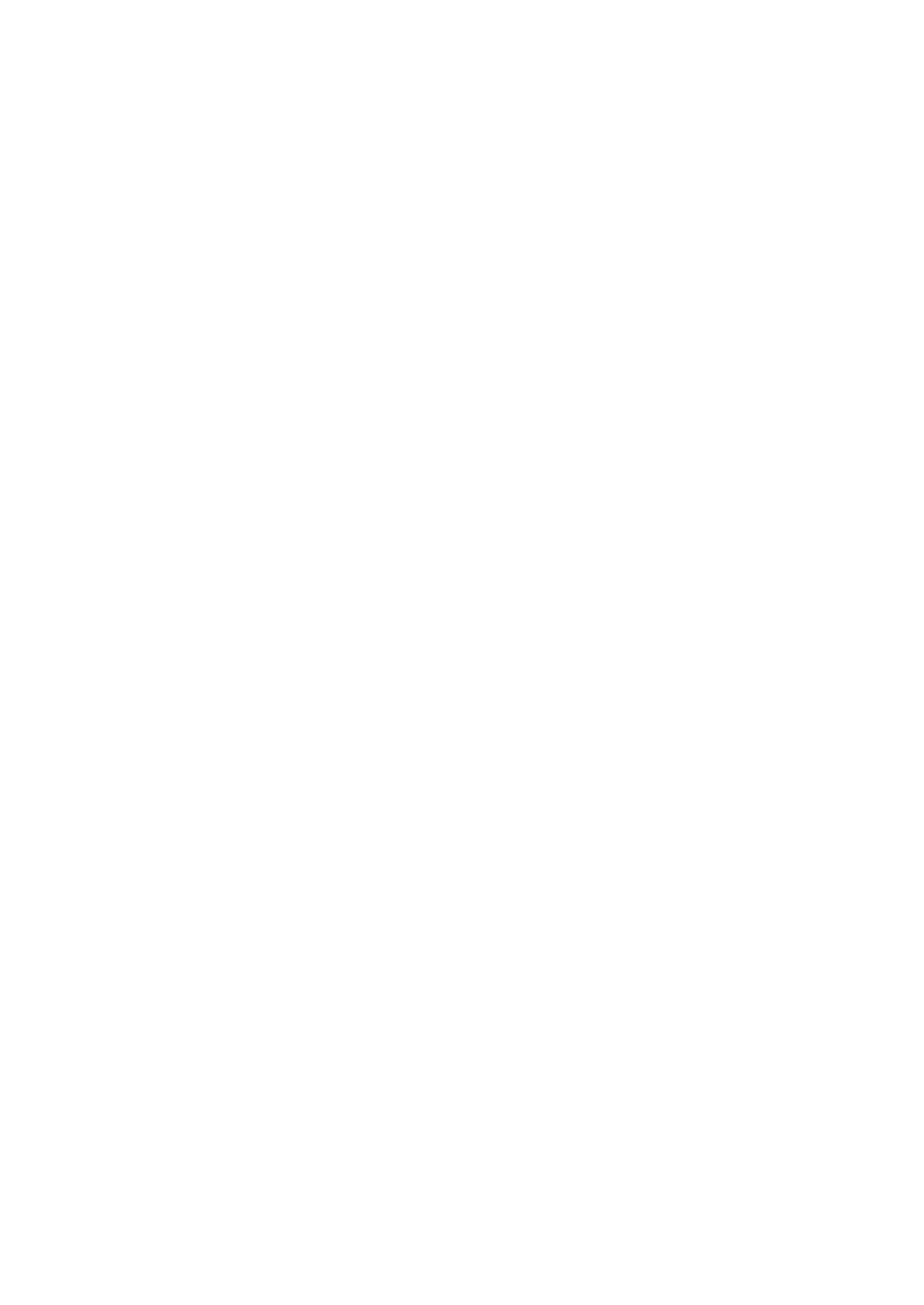### **CHAPTER 1 INTRODUCTION**

### **1.1 Background**

l

The Joint Standing Committee on the Corruption and Crime Commission (JSCCCC) convened a hearing with the Corruption and Crime Commission (CCC) on 25 October 2004<sup>2</sup>. The Committee has formally resolved on fixed tri-annual meetings with the Commission perceiving this to provide a consistent and appropriate level of public accountability in the scrutiny of the Commission's activities. One of these hearings allows for an examination of the CCC's Annual Report (herein known as "the Annual Report"), drafted in accordance with section 66 of the *Financial Administration and Audit Act 1985 and 91 of the Corruption and Crime Commission Act 2003 (CCC Act 2003),* the report is a principal document in accountability and performance. The Commission's Annual Report 2003–2004<sup>3</sup> forms the focus of this, the Committee's second report.

The Committee's commitment to a regimen of 3 hearings does not preclude it from conducting inquiries into other matters of public interest as they arise, or those of a confidential nature which require inspection but cannot be reported as they may jeopardise the day to day operations of the Commission.

As with the previous hearing with the  $CCC<sup>4</sup>$ , Mr Hammond, Commissioner, CCC (herein known as "the Commissioner") and the majority of the Directorate tendered evidence. The Commission's Media Coordinator was also in attendance. Details of witnesses are provided at Appendix One.

Although the Committee recognises the interplay between the various functional areas of the Commission, for ease of reference, issues raised in the hearing have generally been categorised under the various Directorates. This in part reflects the format of the Annual Report.

A transcript of the open evidence is available on the Parliamentary website at www.parliament.wa.gov.au.

<sup>&</sup>lt;sup>2</sup> Legislative Assembly of Western Australia, Joint Standing Committee on the Corruption and Crime Commission, Transcript of Evidence, 25 October 2004. Available at www.Parliament.wa.gov.au.

<sup>3</sup> Corruption and Crime Commission, *Annual Report 2003–2004,* September 2004. Available at www.parliament.wa.gov.au or at www.ccc.wa.gov.au.

<sup>4</sup> Legislative Assembly of Western Australia, Joint Standing Committee on the Corruption and Crime Commission, Transcript of Evidence, 05 July 2004.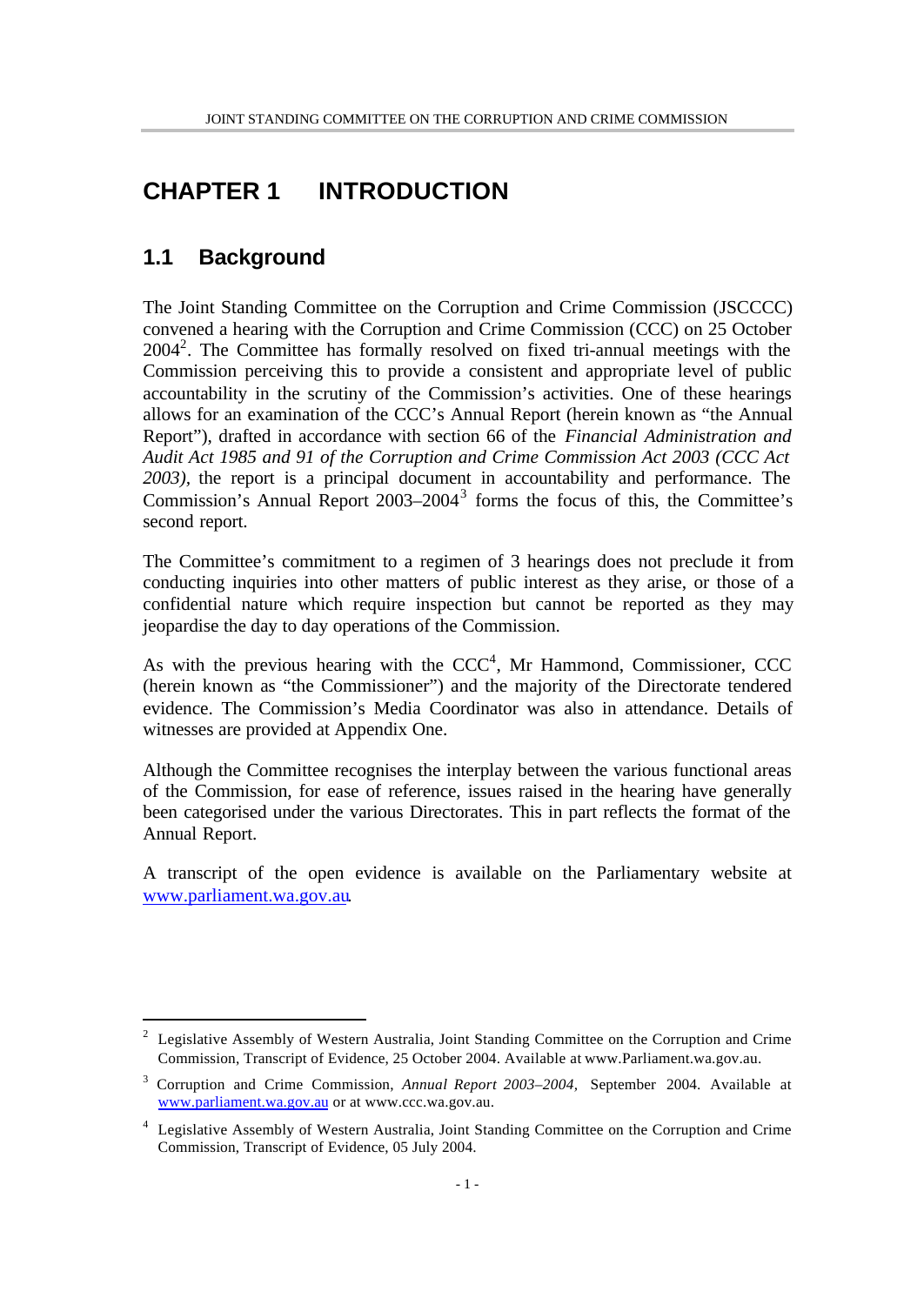### **1.2 Business Services**

It is clear that the Business Services Directorate is critical to the efficacy of many of the operational units, given reliance of the latter on skilled staff, tailored information technology and document management systems. Comments on page 23 of the Annual Report imply an added reliance on this Directorate and perhaps increased pressure to perform because of the requirement for special accounting and business processes to provide for the Commission's covert activities.

The Commissioner noted in his opening address that the CCC has placed considerable emphasis on the Business Services area with the development of "appropriate information technology, and records and financial management processes". He details however that there is still considerable work to be undertaken in the development of administrative policies and processes but that the Commission is committed to this  $task^5$ .

#### *(i) Staff of the CCC*

l

Both the JSCCCC and the former Joint Standing Committee on the Anti-Corruption Commission (JSCACC) have placed significant focus on staffing issues in their respective reports to Parliament<sup>6</sup>. The Committee understands that the majority of staff employed from the former Anti-Corruption Commission (ACC), Kennedy Royal Commission<sup>7</sup> and external applicants, were initially engaged on short-term contracts. This enabled the Commission to operate whilst conducting permanent recruitment in compliance with the *Public Sector Management Act 1994* and Public Sector Standards in Human Resource Management. Although the CCC acknowledges the importance of adherence to the latter, it has been reported that the complexities associated with both the standards and the Act have caused lengthy delays<sup>8</sup>. Although generally non specific, the Commission cited in evidence an instance where it took in excess of 100

<sup>5</sup> Mr Hammond, Commissioner, CCC, Transcript of Evidence, p.3.

<sup>6</sup> Legislative Assembly of Western Australia, Joint Standing Committee on the Anti-Corruption Commission, *Report on Hearing with the Anti-Corruption Commission on 07 April 2003,* Report No.4, 17 April 2003, p.3, *Report on the Hearing with the Anti-Corruption Commission on 25 August 2003,* Report No.6, 23 October 2003, p.3*, Report on the Hearing with the Anti-Corruption Commission on 29 March 2004,* Report No.8, 13 May 2004, p.6 *and* Joint Standing Committee on the Corruption and Crime Commission, *Report on the Hearing with the Corruption and Crime Commission on 05 July 2004*, Report No. 1, 26 August 2004, p.2.

<sup>7</sup> Royal Commission Into Whether There Has Been Any Corrupt Or Criminal Conduct By Western Australian Police Officers.

<sup>8</sup> Mr Hammond, Commissioner CCC, Transcript of Evidence, 05 July 2004, p.2 and Transcript of Evidence, 25 October 2004, p.5.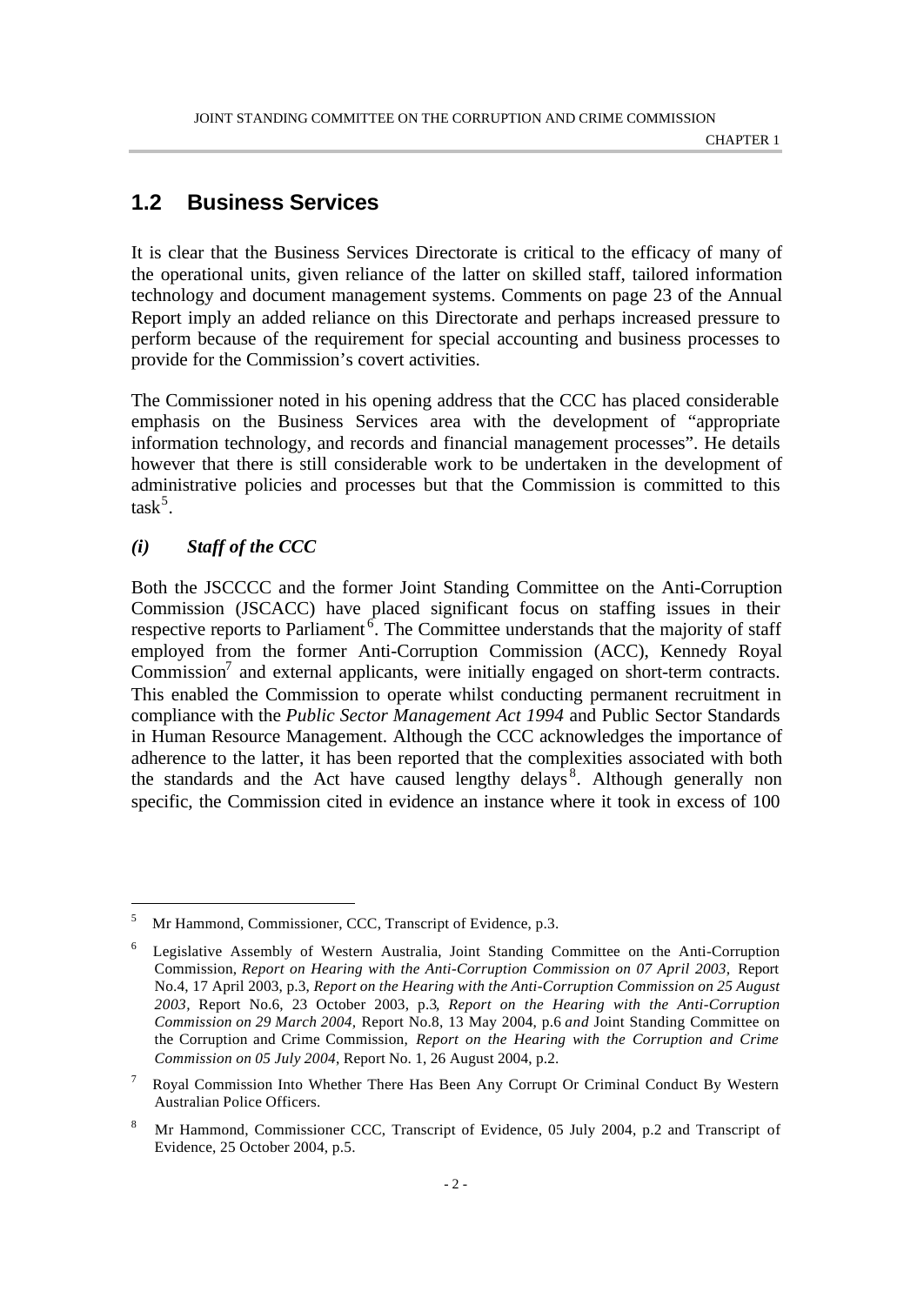days to resolve a claim of breach of standard*.* In the interim, the nominated "successful" applicant waited for confirmation of employment<sup>9</sup>.

As an aside, the Committee notes that of the three claims of breach of standard [4% of advertised positions] lodged against the Commission, none were upheld<sup>10</sup>. The Commissioner attributed this to internal recruitment processes rather than those benchmarks prescribed by the Public Sector.

The Commissioner cited that staff complement as at 20 October 2004, comprised of 105 personnel with 12 short-term and 77 long-term contracts and 17 on secondment<sup>11</sup>. This compared with data noted on page 11 of the Annual Report of 97 personnel, comprising 81 short-term and 16 long-term contracts as at 30 June 2004, shows considerable progress in finalising recruitment. The Commission confirmed that the change in tenure had brought stability to the Commission, enabling it "to accelerate the tempo of its activities"<sup>12</sup>.Inherent in the Commissioner's comment, is the importance of stability of staffing to the effective functioning of the Commission.

The Commissioner also informed at hearing of the appointment of Ms Patti Chong to General Counsel, CCC, on a one-year secondment. Ms Chong is a Senior Prosecutor with the Office of the Director of Public Prosecutions. Although not provided for in the initial framework developed for the Commission, General Counsel is a position that exists in other equivalent interstate agencies. Ms Chong will assist in the conduct of Commission hearings, in part, minimising the need to engage external legal counsel. It was also implied that she would provide, at least informally, positive mentoring for less experienced staff<sup>13</sup>.

### *(ii) Information Technology*

As cited on page 24 of the Annual Report, the Commission is currently using the Legacy Network from the Kennedy Royal Commission. Whilst the CCC notes that the system was "adequate for that Commission", it does not meet their requirements. They attribute this to the manufacturer no longer supporting the network system and, in evidence, cited its inability to support the Commission's larger workforce. A new system is currently being sought via tender. It will be operational in February  $2004^{14}$ .

<sup>9</sup> Dr Froyland, Director, Corruption Prevention, Education and Research, Transcript of Evidence, 25 October 2004, p.5

<sup>&</sup>lt;sup>10</sup> Mr Hammond, Commissioner, CCC, Transcript of Evidence, 25 October 2004, p.5 and Corruption and Crime Commission, *Annual Report 2003-04,* September 2004, p.34.

<sup>11</sup> *Ibid,* p.2.

<sup>12</sup> *Ibid,* p.2.

<sup>&</sup>lt;sup>13</sup> Mr Hammond, Commissioner, CCC, Transcript of Evidence, p.14.

<sup>&</sup>lt;sup>14</sup> Ms Grant, Director, Business Services, Transcript of Evidence, 25 October 2004, p. 12.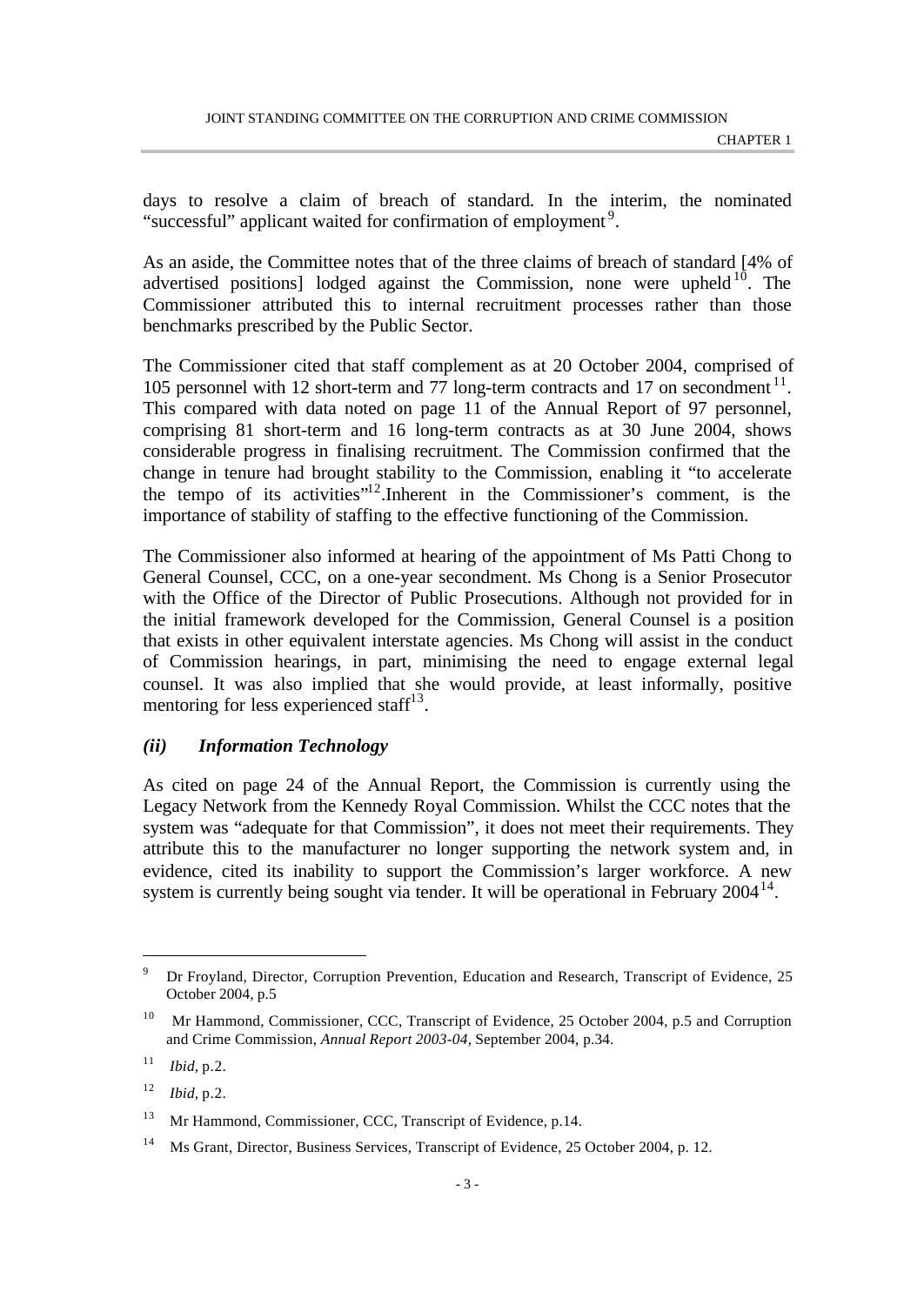#### *(iii) Budgetary Issues*

l

The Commission detailed that to date, in consultation with the Department of Treasury and Finance, it has managed to remain within its overall capital allocation from Government. However, that it would not be able to determine its ongoing budgetary requirements until it had been functioning for one year, given that it has no history on which to base its budget forecasts. It noted that utilisation of the 2004–2005 figures may still prove problematic given both a steady increase in "operational tempo" and a need to finalise staff recruitment <sup>15</sup> .

The Commission stated that it will aim to limit the financial implications of replacement of the Legacy Computer System detailed above, at least with respect to the large applications required for the electronic document management system. This will occur by using the existing application under license from either the Kennedy Royal Commission or the ACC. Cost will be implicit in updating the application versions<sup>16</sup>.

Mr Silverstone, Executive Director, detailed that the forecasts for the Commission's capital requirements for information systems were underestimated, however that no additional expense had been incurred to date given effective management of the overall capital budget and cost savings in other areas. He noted that these savings would not prejudice "the capital program amounts for future requirements identified for specific purposes" $^{17}$ .

The Commissioner noted that appointment of General Counsel would result in cost savings because it would minimise the need to engage external legal counsel for Commission hearings $18$ .

### **1.3 Corruption Prevention, Education and Research Directorate**

The Committee noted in its report on the 05 July 2004 hearing that the *CCC Act 2003* introduced a Corruption Prevention, Education and Research component to complement its investigative role. Further, it cited an interest in intelligence activity informing research and education<sup>19</sup>. It therefore welcomed the comment on page 19 of the Annual Report that the "[d]irectorate eschews a random approach to undertaking

<sup>15</sup> Mr Silverstone, Executive Director, CCC, Transcript of Evidence, 25 October 2004, p.12.

<sup>&</sup>lt;sup>16</sup> Ms Grant, Director, Business Services, CCC, Transcript of Evidence, 25 October 2004, pp.12–13.

<sup>17</sup> Mr Silverstone, Executive Director, CCC, Transcript of Evidence, 25 October 2004, p.13.

<sup>18</sup> Mr Hammond, Commissioner, CCC, Transcript of Evidence, 25 October 2004, p.14.

<sup>&</sup>lt;sup>19</sup> Legislative Assembly of Western Australia, Joint Standing Committee on the Corruption and Crime Commission, *Report on the Hearing with the Corruption and Crime Commission on 05 July 2004,* Report No.1, 26 August 2004, p. vii.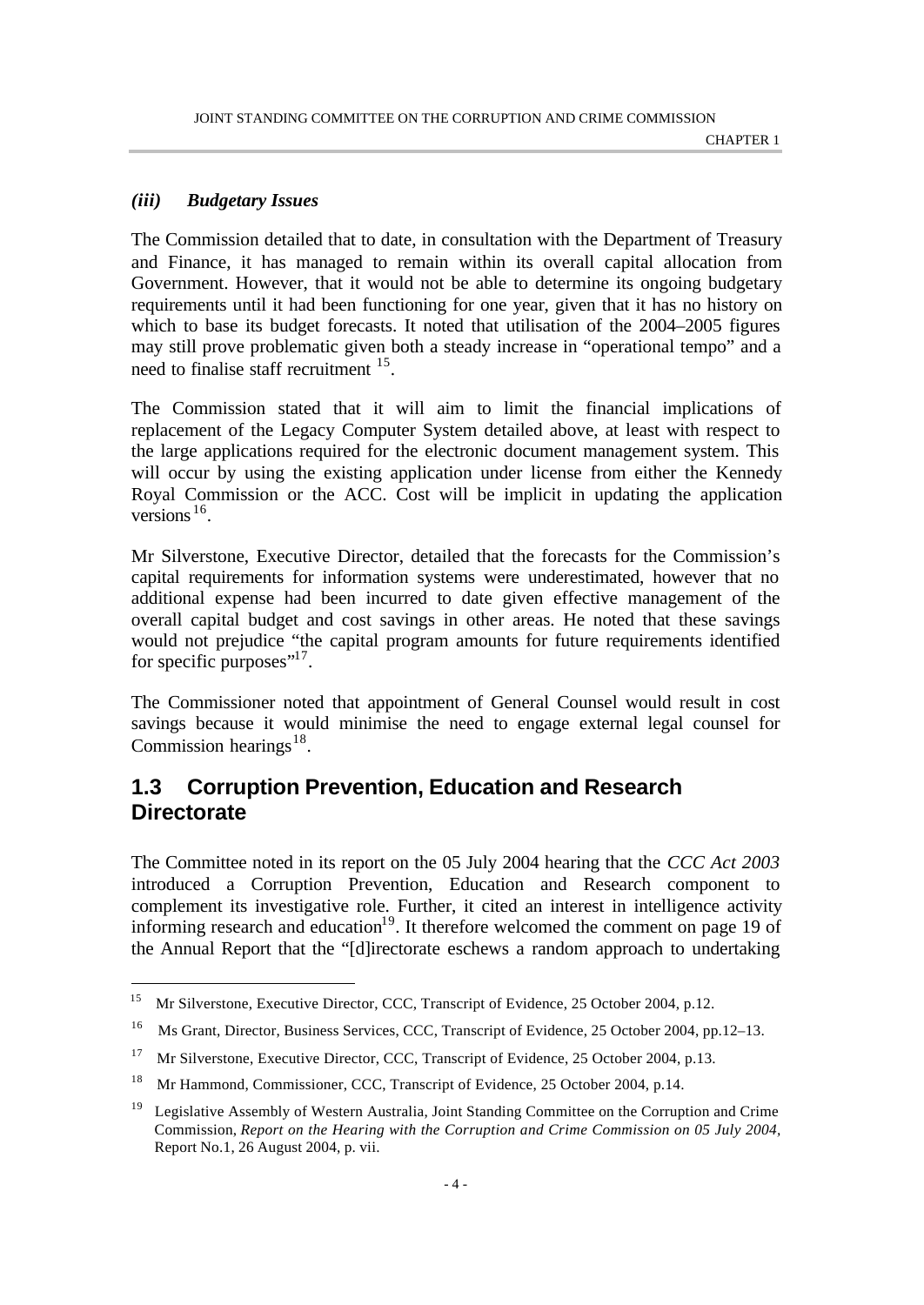its activities, preferring to be strategic in the identification of problem areas and in the targeting of interventions in high risk agencies and activities". In sync with this, the Commission informed that despite the inadequacies of its current database, they have been able to chart emerging trends in misconduct. As a consequence, the Commissioner has determined that a public inquiry will be held into unauthorised access to/and/or unauthorised disclosure of personal information<sup>20</sup>. Considerable research has been undertaken to underpin the inquiry and it is envisaged, where feasible, that there will be collaboration with other agencies<sup>21</sup>.

To continue to inform the intelligence process, Dr Irene Froyland, Director, Corruption Prevention, Education and Research, detailed that her unit were providing input into the CCC's database requirements to enable better interrogation of information $2^2$ .

The Commission reiterated previous comments provided in 05 July 2004 hearing with the Committee<sup>23</sup> and its Annual Report to the effect that it has been delivering a series of specifically tailored regional outreach programs, with five more to be conducted in the metropolitan area shortly<sup>24</sup>. The objectives of this program are outlined on page 20 of the Annual Report.

### **1.4 Operations**

### *(i) Complaints and Notifications*

The Commissioner reflected on figures detailed on page 13 of the Annual Report relating to externally generated complaints and notifications of misconduct received in the six months to 30 June 2004. He noted, that as at this date there were 690 open complaint and notification files, however, that this had increased substantially by about 53% [actual figure 60%] to 1104 files by 20 October 2004. He cited a need for the Commission to review its processes for handling complaints within the context of this "upwards trend". He also implied that a possible lack of understanding of required notification of misconduct within the Public Sector and the implementation of a comprehensive strategy to engage more fully Chief Executive Officers of Government agencies, could lead to a further increase in reporting and workload<sup>25</sup>.

 $20$ <sup>20</sup> CCC, inquiry into "Unauthorised Access and Disclosure of Confidential Personal Information", announced 05 November 2004. Information available at www.ccc.wa.gov.au.

<sup>&</sup>lt;sup>21</sup> Mr Hammond, Commissioner, CCC and Dr Froyland, Director, Corruption Prevention, Education and Research, Transcript of Evidence, 25 October 2004, p.14.

<sup>22</sup> Dr Froyland, Director, Corruption Prevention, Education and Research, CCC, Transcript of Evidence, 25 October 2004, p.8.

<sup>&</sup>lt;sup>23</sup> Transcript of Evidence, 05 July 2004, p.3.

 $^{24}$  Mr Hammond, Commissioner, CCC, Transcript of Evidence, 25 October 2004, p.3.

<sup>&</sup>lt;sup>25</sup> Mr Hammond, Commissioner, CCC, Transcript of Evidence, 25 October 2004, p.2.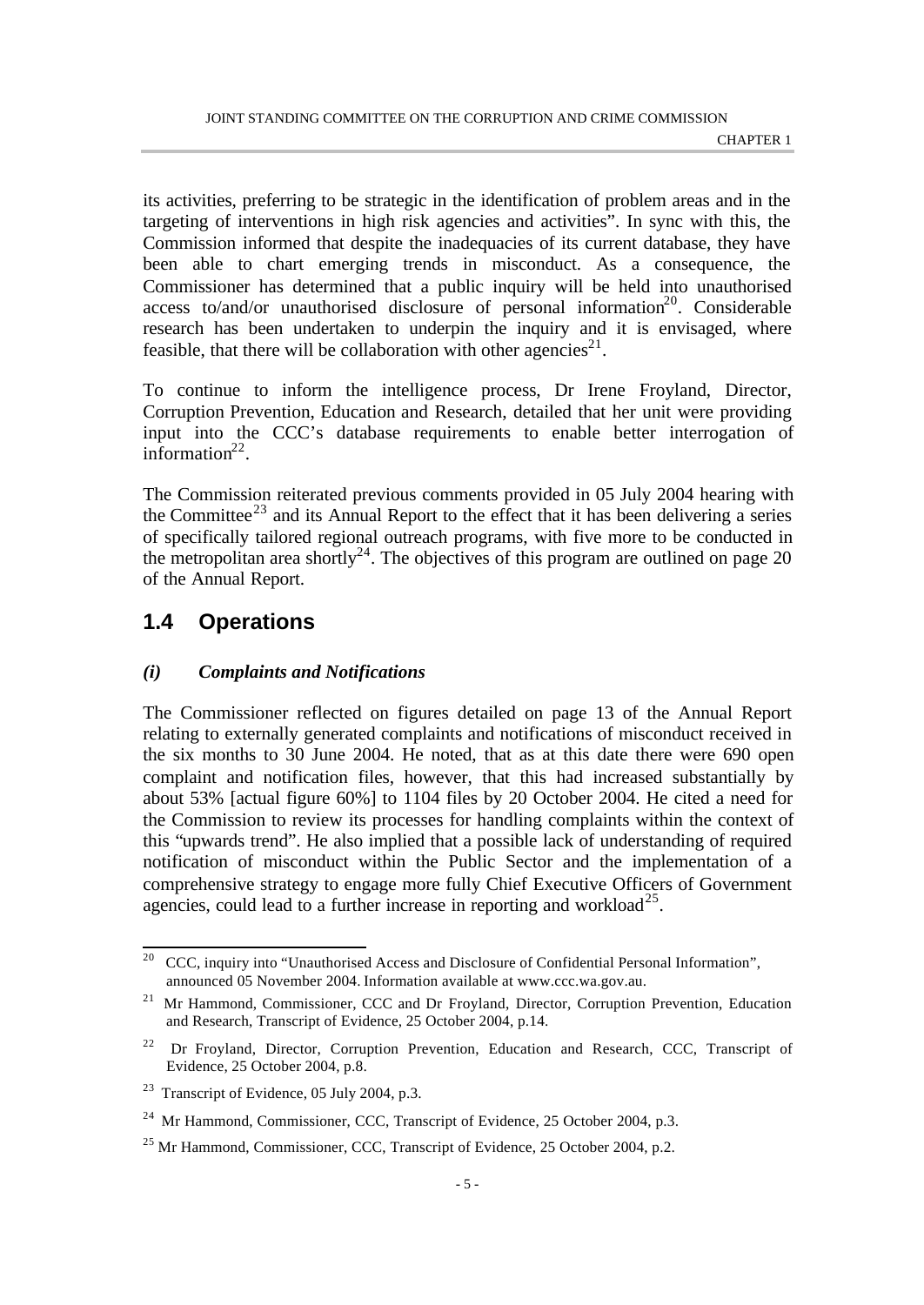The Committee expressed concern at the level of complaints and notifications received by the CCC in respect of the Western Australia Police Service (WAPS),  $63\%^{26}$ , compared with its predecessor, the ACC, which stood on average at about  $47\%^{27}$ . It was suggested that this difference was attributable to the CCC's receipt of complaints and notifications that would formerly have gone to the Parliamentary Commissioner for Administrative Investigations (Ombudsman). The Committee suggested that perhaps those matters previously captured by the Ombudsman could be forwarded directly to WAPS for investigation, with CCC oversight $^{28}$ . The Commissioner detailed that although many complaints are forwarded to WAPS almost immediately for internal complaint resolution, this is not always possible as a standard because trivial and serious complaints are often interlinked. He indicated however that a "two-tiered system" could be considered in the development of complaint management  $processes<sup>29</sup>$ .

The Committee informed the CCC that the data provided in the Annual Report on complaints and notifications of misconduct and the categories and agencies they pertained to<sup>30</sup>, needed to be refined given the public right to more statistical and qualitative information. It also emphasised the importance of, and variation in detail of statistical and associated information required by, other categories of stakeholder, including the Committee, public sector agencies and the Corruption Prevention, Education and Research Directorate. In relation to the last two categories, useful data was seen as vital to informing their respective educational programs $^{31}$ .

The Committee in the 05 July 2004 report on the CCC, acknowledged the limitations on the Commission's capacity to provide an appropriate level of data at this time. This, given the recency of its establishment and need to manage a number of considerations prior to the introduction of an electronic management system, suited to the Commission's requirements. In that hearing the Commission detailed that systems development would be the focus for the period July 2004–April 2005<sup>32</sup>.

<sup>26</sup> Corruption and Crime Commission, *Annual Report 2003-04,* September 2004, p.13.

 $27$  Legislative Assembly of Western Australia, Joint Standing Committee on the Anti-Corruption Commission on 29 March 2004, *Report on the Hearing with the Anti-Corruption Commission on 29 March 2004,* 13 May 2004, pp.15,29, Report on the Hearing with the Anti-Corruption Commission on 25 August 2003, 23 October 2003, pp.11,25, *Report on the Hearing with the Anti-Corruption Commission on 7 April 2003,* 17 April 2003, p.7.

 $28$  Transcript of Evidence, 25 October 2004, pp. 5–6.

<sup>&</sup>lt;sup>29</sup> Mr Hammond, Commissioner, CCC, Transcript of Evidence, p.6.

<sup>30</sup> Corruption and Crime Commission, *Annual Report 2003–2004,* September 2004, p.13.

<sup>31</sup> Transcript of Evidence, 25 October 2004, pp.7–8.

<sup>&</sup>lt;sup>32</sup> Legislative Assembly of Western Australia, Joint Standing Committee on the Corruption and Crime Commission, *Report on the Hearing with the Corruption and Crime Commission on 05 July 2004,* Report No. 1, 26 August 2004, p.1.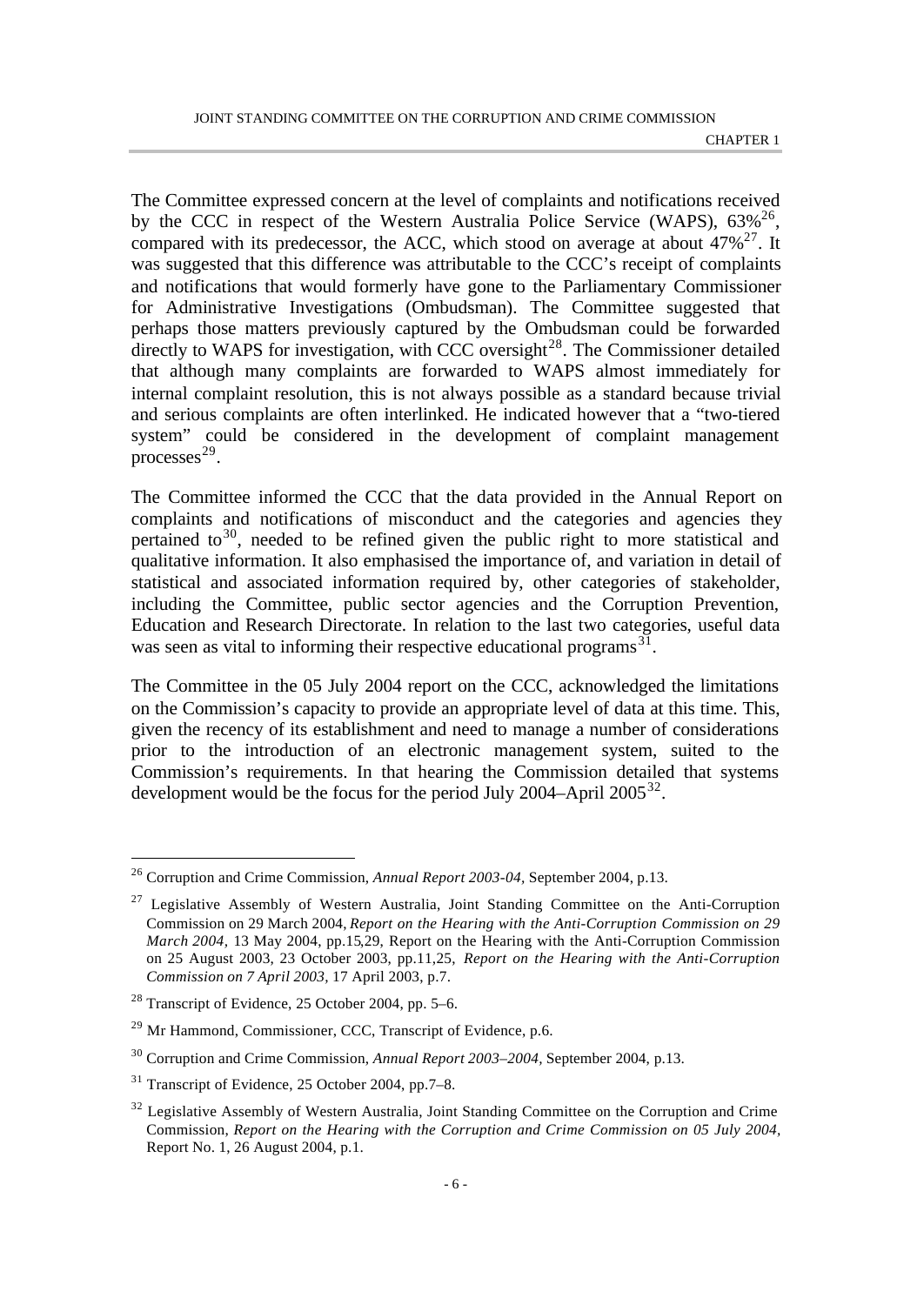### *(ii) Investigations*

The Commissioner referred to investigation statistics on page 16 of the Annual Report, noting that 10 of 28 investigations either received from the ACC or Kennedy Royal Commission or initiated by the Commission itself, were completed as at 30 June 2004. It was cited that on 20 October 2004, the Commission had 21 active major investigations. The Commissioner acknowledged that the CCC's investigative activities had for the first six months been relatively "slow", however attributed recent increases to the establishment of a stable staff complement, processes and procedures for the management of investigations and matters more generally related to the Commission's establishment<sup>33</sup>.

### *(iii) Hearings*

The Committee queried the Commissioner's statement in evidence that one person attending a hearing had not been legally represented. The Commissioner noted that in that instance the person was "peripheral" to the matter under investigation, however that all persons are informed of their right to legal counsel. Further that the Commission would be extremely reticent to allow a person of considerable interest to appear unrepresented.

He cited that that this issue was a matter under current discussion with the Legal Aid Commission of Western Australia<sup>34</sup>.

### **1.5 Special Operations**

### *(i) Coercive Investigative Powers*

The Committee notes that the figure of 7 warrants issued to the Commission under the *Telecommunications (Interception) Act 1979 (TI Act 1979)* of the Commonwealth, detailed on page 29 of the Annual Report, does not encapsulate the number of applications for warrants refused by the approving authority. Section 91 (o) of the *CCC Act 2003* does not require this level of detail, although this is reported in the Commission's Annual Report to the Federal Attorney-General required under the Commonwealth Telecommunications Interception (TI) legislation*.* That report, considered by the Committee, notes a refusal of two applications <sup>35</sup>. Under the *TI Act 1979 (C'wth),* applications must be approved by a Federal or Supreme Court Judge, based on evidence presented in an affidavit. The offence for which the warrant is

<sup>33</sup> Mr Hammond, Commissioner, CCC, Transcript of Evidence, 25 October 2004, pp.2-3.

<sup>34</sup> *Ibid*, p.15.

<sup>35</sup> Corruption and Crime Commission, *Annual Report pursuant to the Telecommunications (Interception) Act 1979,* 14 September 2004, p.1. Available at www.parliament.wa.gov.au.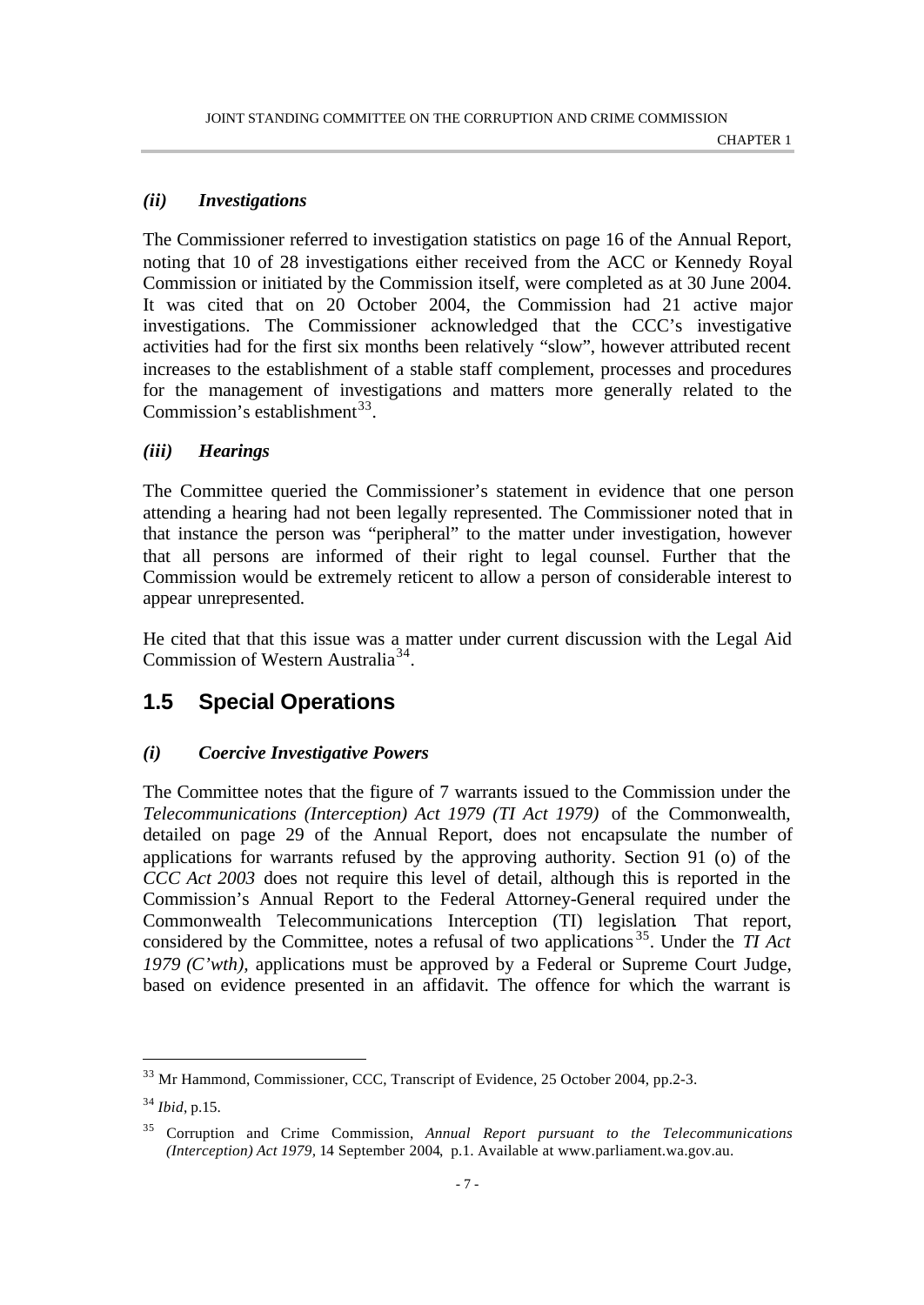sought must attract a penalty under the *Criminal Code Act Compilation Act 1913* (Western Australia) of three or more years imprisonment<sup>36</sup>.

The Commission detailed that one application for two warrants was submitted to a Judge who was not satisfied that the evidence tendered in affidavit supported the offence specified for the warrants. The CCC advised that the application was later approved on renomination of a primary offence  $37$ .

The Committee requested the Commission submit further data on its use of its TI powers, enabling additional scrutiny to ensure compliance. The Commission agreed to provide this as a supplementary submission to the hearing  $38$ .

### **1.6 Legal Services**

#### *(i) Legislative amendment*

Under Section 91 (2) (q) of the *CCC Act 2003,* the Commission is required in its Annual Report to inform of "any recommendations for changes in the laws of the state that the Commission considers should be made as a result of the performance of its functions". The Commissioner, consistent with comments in the Annual Report<sup>39</sup>, detailed that no recommendations had been made. He stated that although the CCC has "far greater experience of the use of the Act" it was still too early to determine requirements for change to the  $law<sup>40</sup>$ .

### **1.7 Executive**

l

#### *(i) Media Liaison Coordination*

In the drafting of the CCC Bill, some of the strictures on confidentiality to which the former ACC was subject, were relaxed. This has provided the Commission with some discretion to inform the media of its activities.

The Committee queried the likely content of the Commission's media strategy, referred to on page 25 of the Annual Report<sup>41</sup>. Mr Silverstone indicated that the

<sup>&</sup>lt;sup>36</sup> Legislative Assembly of Western Australia, Joint Standing Committee on the Anti-Corruption Commission, *Report on the Hearing with the Anti-Corruption Commission on 25 August 2003*, Report No.6, 23 October 2003, p.41.

<sup>&</sup>lt;sup>37</sup> Mr Hammond, Commissioner, CCC and Mr Anticich, Director, Operations, Transcript of Evidence, 25 October 2004, pp.6–7.

<sup>38</sup> Transcript of Evidence, 25 October 2004, p.7.

<sup>39</sup> Corruption and Crime Commission, *Annual Report 2003–2004,* September 2004, p.23.

<sup>&</sup>lt;sup>40</sup> Mr Hammond, Commissioner, CCC, Transcript of Evidence, 25 October 2004, p.3.

<sup>41</sup> Transcript of Evidence, 25 October 2004, p.10.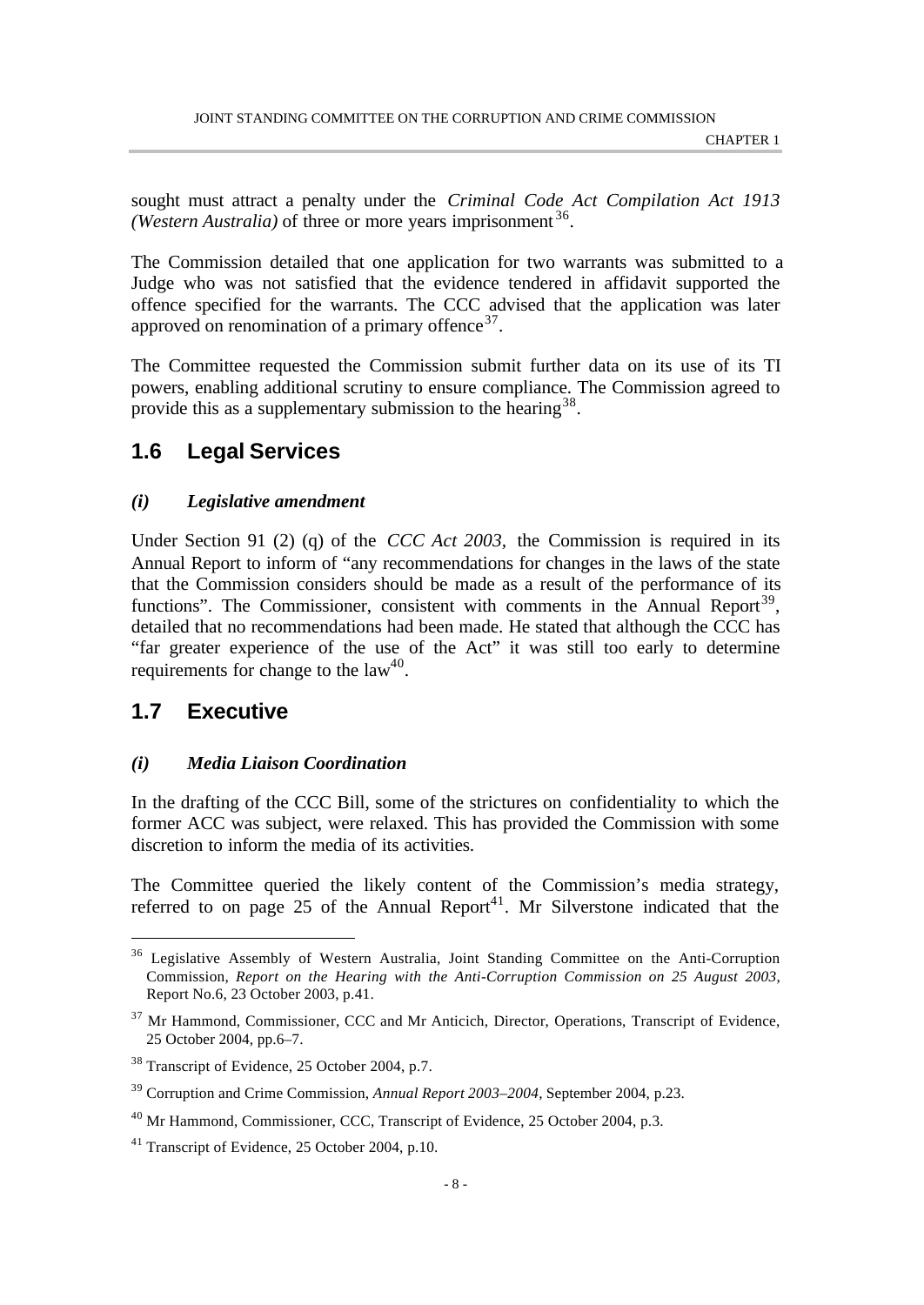premise is to respond to media queries but not when it is likely to jeopardise the integrity of investigations and the reputations of the innocent. As such, the Commission has refrained from issuing pro-active media statements on matters likely to have that result, instead opting to counter misinterpretation. In saying this though, the Commission is careful not to engage in ongoing debate because media speculation is incorrect<sup>42</sup>.

Specific confidentiality provisions of the former *Anti-Corruption Commission Act 1988* restricted persons from commenting on, including publishing, information on allegations received or initiated by the ACC. The Committee noted the intention in the drafting of the CCC Bill for more openness and transparency, although expressed general concern at what it perceived to be a lack of restriction on public commentary on the operations of the Commission or the *CCC Act 2003*. More pointedly, it raised the example of recent statements by senior public officials in close proximity to an alleged target of an ongoing investigation, that they were not themselves implicated. Although not detailed at the hearing, the Committee was referring in part to statements made in media articles mostly generated in the West Australian Newspaper in October 2004<sup>43</sup>. The Commission detailed that the issue had been referred for opinion to the State Solicitor and that it would on receipt of advice consider drafting an "edict" defining the parameters on public comment in relation to the matters raised herein<sup>44</sup>.

The Commission noted that a non-disclosure order had been placed on private hearings to date, prohibiting dissemination of information discussed within that forum. This does not preclude the person being examined from access to legal representation<sup>45</sup>.

<sup>42</sup> Mr Silverstone, Executive Director, CCC, Transcript of Evidence, 25 October 2004, p.10–11.

<sup>43</sup> Transcript of Evidence, 25 October 2004, p.9.

<sup>44</sup> Mr Hammond, Commissioner, CCC, Transcript of Evidence, 25 October 2004, pp.9–10.

<sup>45</sup> *Ibid*, p.10.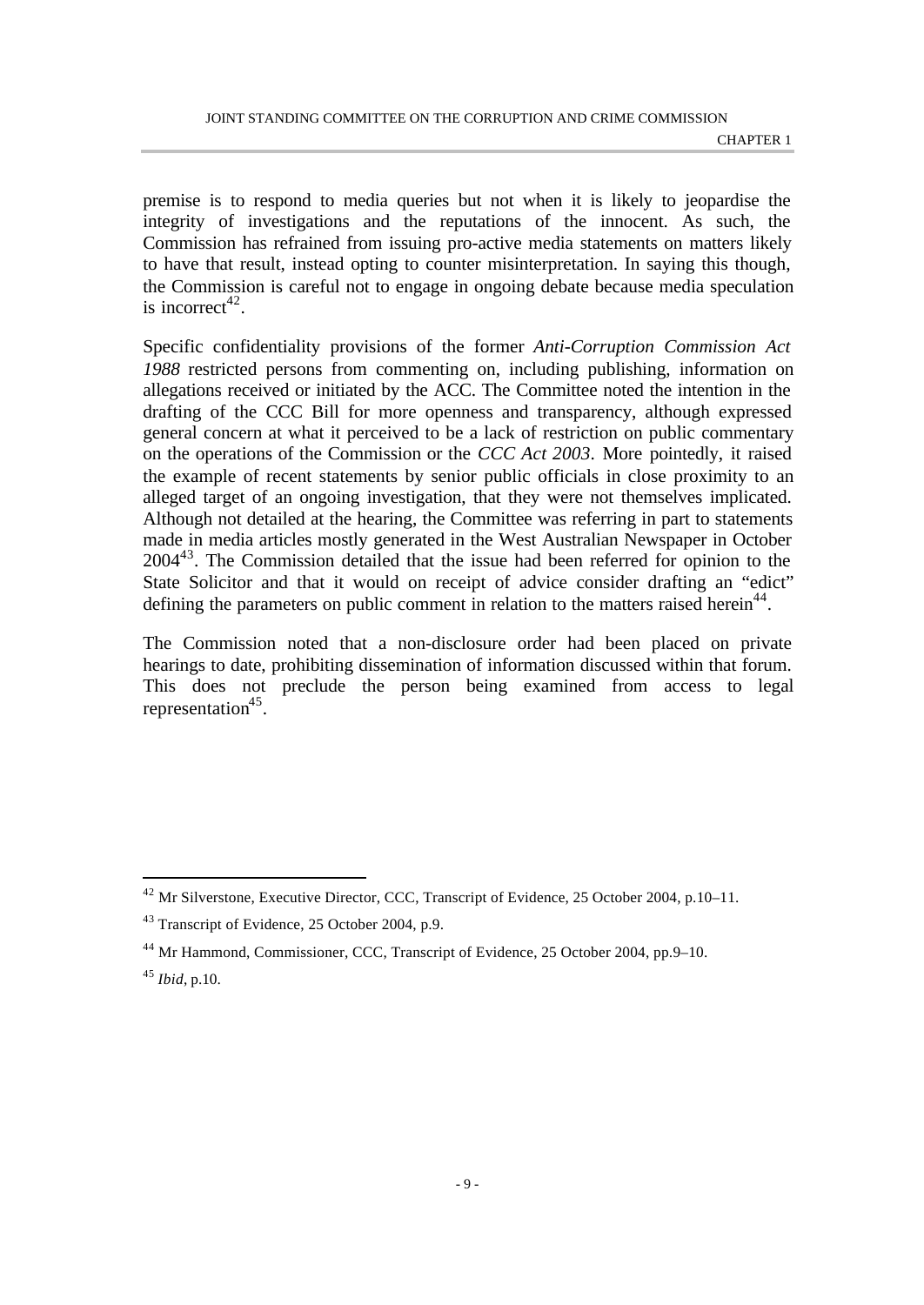### **1.8 Other Matters**

#### *(i) Organised Crime*

In the previous Committee hearing with the CCC in July 2004, the JSCCCC queried WAPS use of the Organised Crime powers available under Part 4 of the *CCC Act 2003.* The Commissioner had informed that the CCC had only received one application for fortification removal and none for exceptional powers. The Commissioner attributed this to a possible police perception that the threshold was too high and the definition of an organised crime or section 5 offence too intricate<sup>46</sup>. The Committee welcomes, on the occasion of this hearing, information pertaining to the collaborative development of proposals by WAPS and the Commission to use Part 4 powers<sup>47</sup>.

<sup>46</sup> Mr Hammond, Commissioner, CCC, Transcript of Evidence, 25 October 2004, p.10.

<sup>47</sup> *Ibid,* p.3.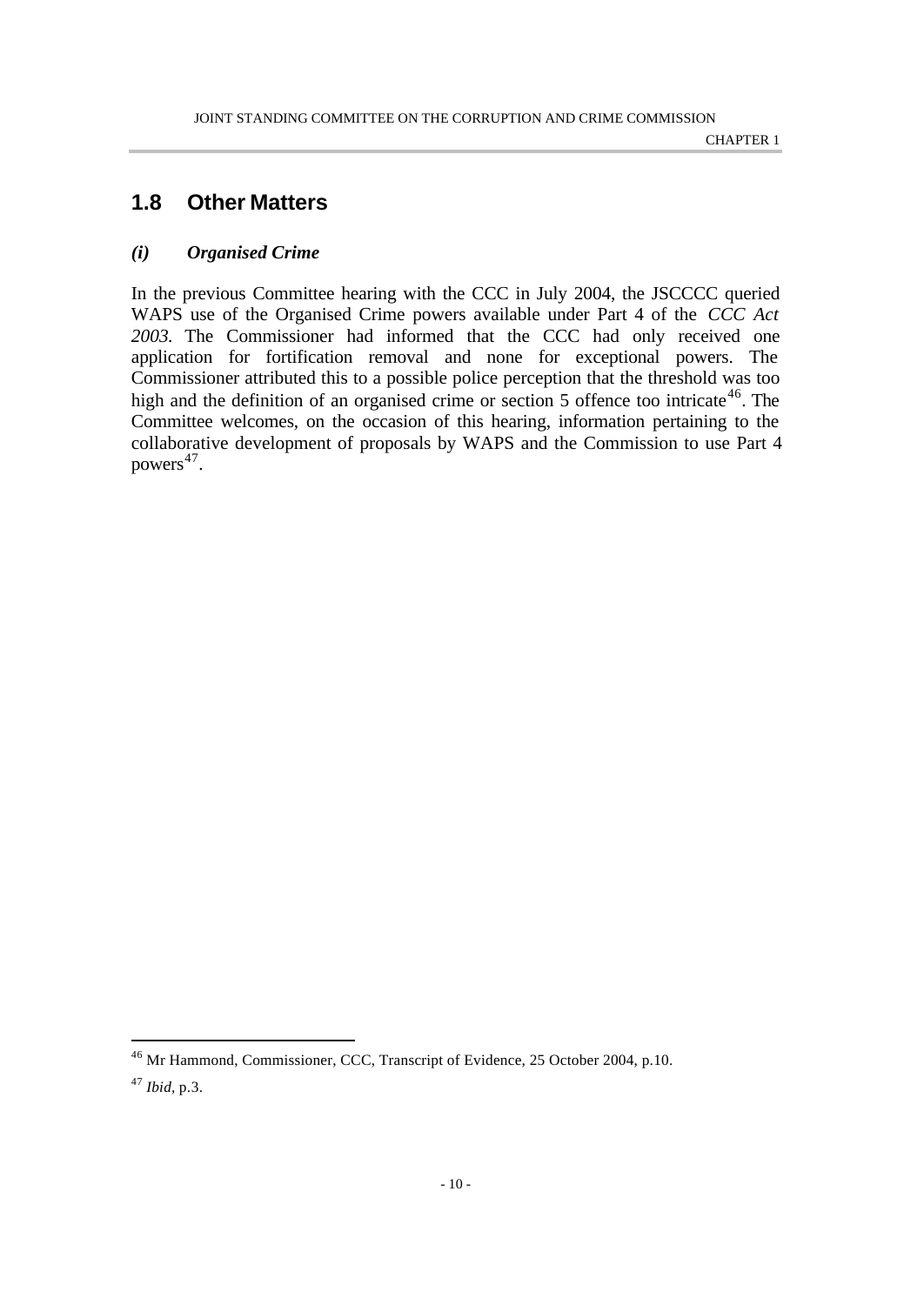## **APPENDIX ONE**

### *HEARINGS*

| Date            | <b>Name</b>         | <b>Position</b>                                                  | Organisation                       |
|-----------------|---------------------|------------------------------------------------------------------|------------------------------------|
| 25 October 2004 | Mr Kevin Hammond    | Commissioner                                                     | Corruption and Crime<br>Commission |
|                 | Mr Mike Silverstone | <b>Executive Director</b>                                        |                                    |
|                 | Mr Nick Anticich    | <b>Director Operations</b>                                       |                                    |
|                 | Dr Irene Froyland   | Director Corruption Prevention,<br><b>Education and Research</b> |                                    |
|                 | Ms Vanessa Grant    | Director, Business Services                                      |                                    |
|                 | Mr Owen Cole        | Media and Liaison Coordinator                                    |                                    |